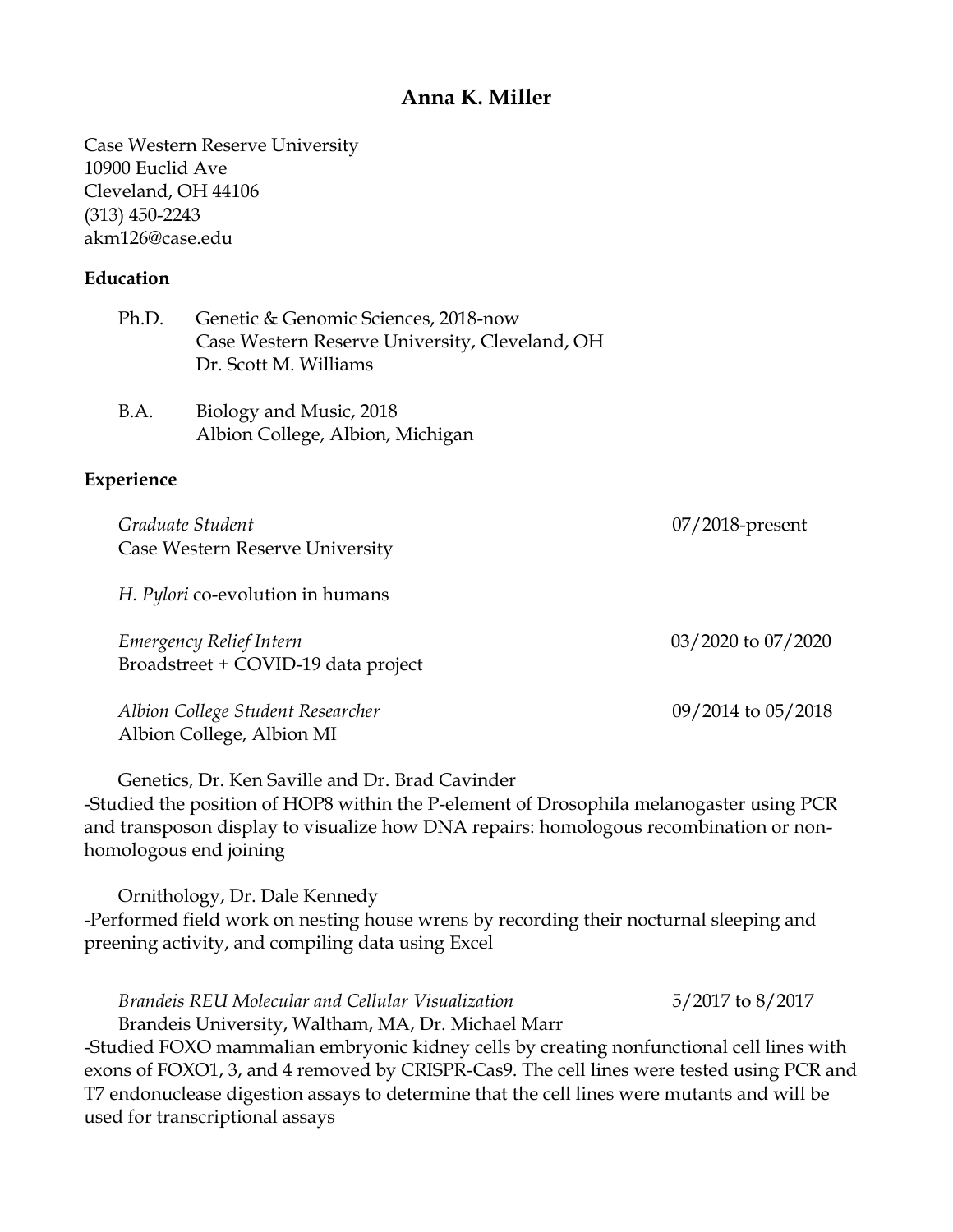#### Miller 2016 **2016**

| Summer Research Student                                                                                                                                                                                                     | $5/2016$ to $7/2016$ |
|-----------------------------------------------------------------------------------------------------------------------------------------------------------------------------------------------------------------------------|----------------------|
| Henry Ford Hospital, Detroit, MI, Dr. Zhenggang Zhang<br>-Performed tissue preparation, western blots, cell staining, animal sacrifice, and behavioral<br>testing to study how exosomes affect neuronal repair from strokes |                      |
| <b>Funding Sources/Grants Awarded</b><br><b>Biometric Genetic Analysis of Cardiopulmonary Disease T32</b>                                                                                                                   | <b>July 2019</b>     |
| Awards<br>CWRU School of Medicine PhD Student Leadership Award                                                                                                                                                              | November 2020        |
| Charles J. Epstein Trainee Awards for Excellence in Human<br><b>Genetics Research -Semifinalist</b>                                                                                                                         | August 2020          |
| <b>Graduate Student Appreciation Award</b>                                                                                                                                                                                  | May 2020             |
| <b>Teaching Experience</b><br>Introduction to Epidemiology<br>-Led discussions about topics in epidemiology to undergraduate students                                                                                       | Fall 2019, Fall 2020 |
| Spoken English Program<br>-Led and planned classes to improve pronunciation, vocabulary, and an understanding of<br>United States culture for incoming Law students                                                         | August 2020          |
| <b>Virus Hunters</b><br>-Assisted in rudimentary technique and poster preparation and prepared reagents for all<br>classes for a first-year seminar course                                                                  | Fall 2015 and 2017   |
| <b>Science Writing</b><br>The Nascent Transcript Writer<br>-Trainee Newsletter that covers topics including science careers, policy/advocacy, and<br>science features                                                       | Winter 2019          |
| <b>AC Review of Books': Book Reviewer</b><br>The Joy of Statistics                                                                                                                                                          | Winter 2019          |
| American Society of Human Genetics (ASHG) Blog Contributor<br>-Interview scientists through "How I Work" page                                                                                                               | Fall 2019            |
| <b>Professional Outreach and Service</b><br><u> Graduate Student Council (GSC)</u>                                                                                                                                          |                      |
| Case Western Reserve University<br>President<br>-Led the team to advocate for student needs and provide community                                                                                                           | <b>June 2021</b>     |
| Director of Advocacy                                                                                                                                                                                                        | <b>June 2020</b>     |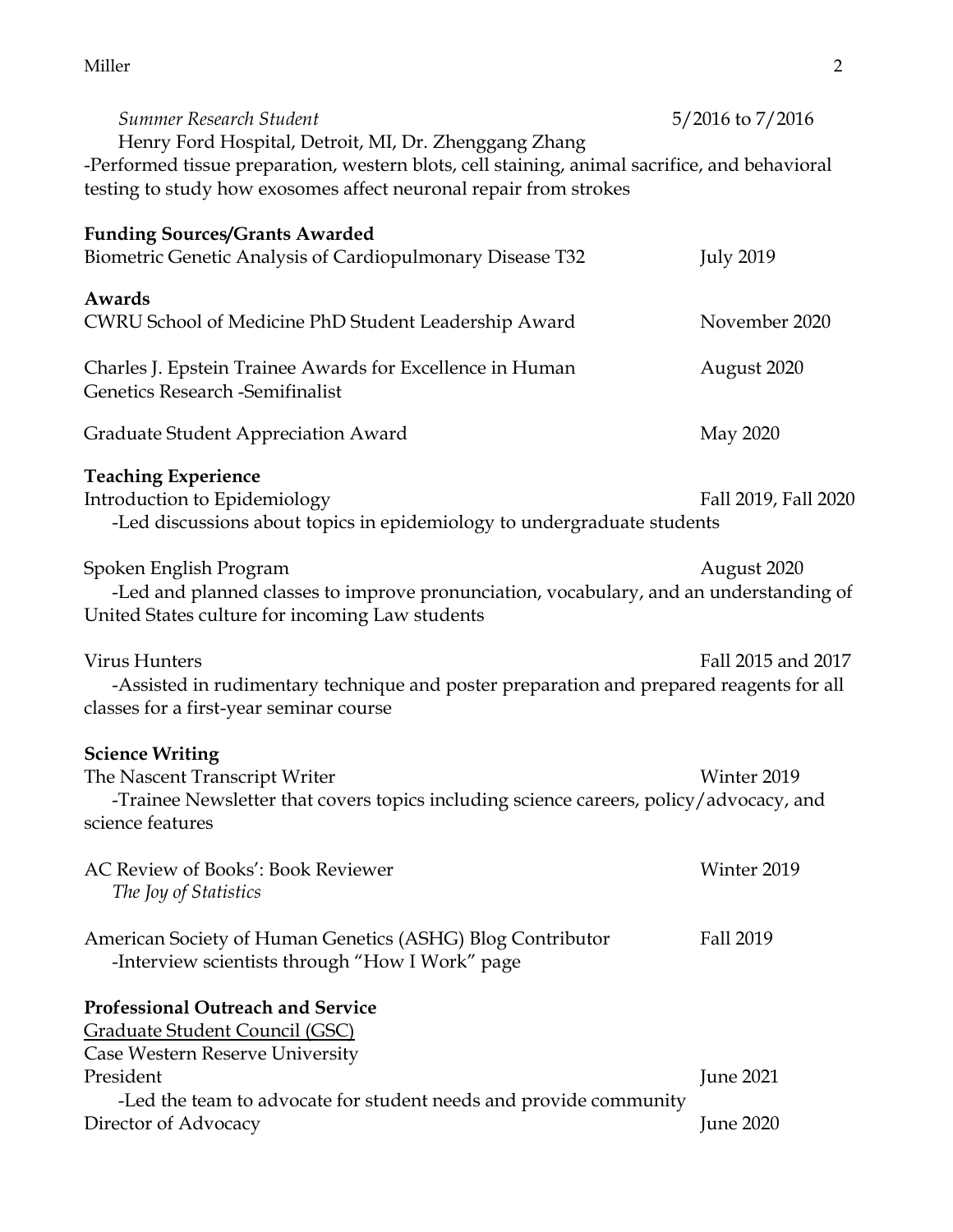Miller 3

-Advocated for student's academic and student life needs

-Planned programming to fill student needs

| <b>Biomedical Graduate Student Symposium (BGSS)</b>                                         |                  |
|---------------------------------------------------------------------------------------------|------------------|
| School of Medicine, Case Western Reserve University                                         |                  |
| Fundraising                                                                                 | Dec 2021         |
| Co-chair                                                                                    | Dec 2020         |
| Advertising                                                                                 | May 2019         |
| -Spread flyers and information on campus, in faculty meetings, and student club meetings    |                  |
| <b>Abstract Book</b>                                                                        | May 2019         |
| -Acquired abstracts and compiled book                                                       |                  |
| <b>Women in Science and Humanities Earning PhDs (WISHED)</b>                                |                  |
| Flora Stone Mather Women's Center, Case Western Reserve University                          |                  |
| <b>Communications Chair</b>                                                                 | January 2019     |
| -Developing and sharing information and resources to increase membership and retention      |                  |
| across campus, maintaining social media accounts, and working as a liaise with other groups |                  |
| Secretary                                                                                   | February 2019    |
| -Recording activities, minutes, and distributing information to board and all members       |                  |
| Biomedical Graduate Student Organization (BGSO)                                             |                  |
| School of Medicine, Case Western Reserve University                                         |                  |
| President                                                                                   | <b>June 2019</b> |
| -Facilitated/organized meetings and attended Faculty Council Meetings                       |                  |
| Graduate Student Council Representative                                                     | <b>June 2019</b> |
| -Attended monthly council meetings and relayed information                                  |                  |
| Science Riot                                                                                |                  |
| Cleveland Natural History Museum                                                            |                  |
| Learned the basis of comedy writing and performance through science                         | October 2019     |
| communication workshops and performed to a live audience                                    |                  |
| DNA Day                                                                                     |                  |
| School of Medicine, Case Western Reserve University                                         |                  |
| School Liaison                                                                              | January 2019     |
| -Contacted teachers to bring DNA Day to their science classes                               |                  |
| Sciencepalooza!                                                                             |                  |
| School of Medicine, Case Western Reserve University                                         |                  |
| Committee Member                                                                            | October 2019     |
| -Encouraged and assisted graduate student groups to attend                                  |                  |
| <b>Girls Take Flight</b>                                                                    | April 2019       |
| NASA/Case Western Reserve University                                                        |                  |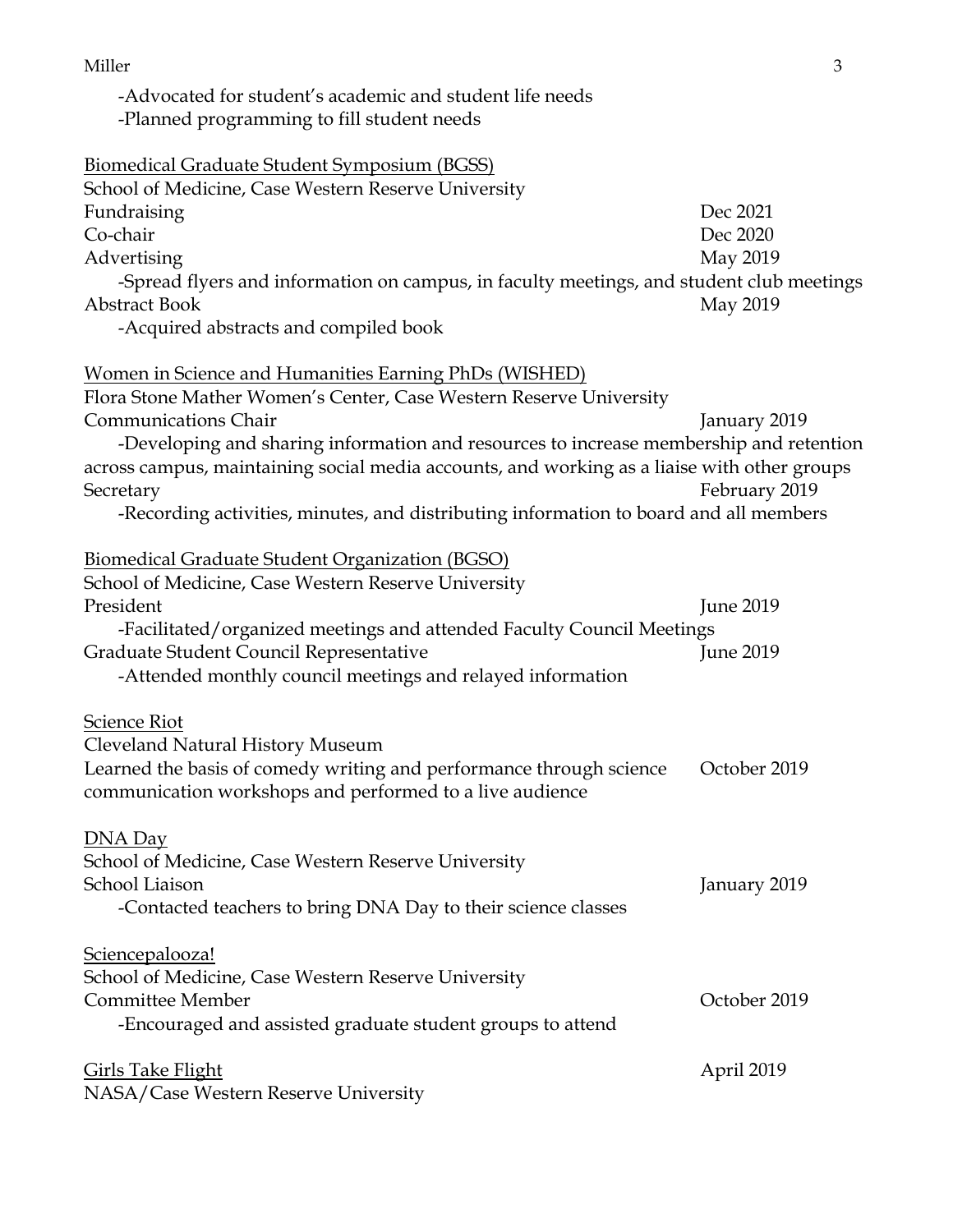#### Miller the contract of the contract of the contract of the contract of the contract of the contract of the contract of the contract of the contract of the contract of the contract of the contract of the contract of the con

-Performed hands-on demonstrations and activities to elementary school-aged girls to five them exposure to aerospace science and STEM

# SEO/YES Poster Session

Graduate Student Judge July 2019 -Judged posters of high school students and gave feedback

# **Publications**

Miller AK, Chen A, Bartlett J, Wang L, Williams SM, Buchner DA. A novel mapping strategy utilizing mouse chromosome substitution strains identifies multiple epistatic interactions that regulate complex traits. G3. 2020;10(12)4553-4563. doi: https://doi.org/10.1534/g3.120.401824

Miller AK, Azhibekov T, O'Toole JF, Sedor JR, Williams SM, Redline RW, Bruggeman LA. Association of preeclampsia with infant APOL1 genotype in African Americans. BMC Med Genet. 2020;21(1):110. doi:10.1186/s12881-020-01048-4

Miller, A.K., Williams, S.M. *Helicobacter pylori* infection causes both protective and deleterious effects in human health and disease. Genes Immun (2021). https://doi.org/10.1038/s41435- 021-00146-4

Miller AK, Tavera G, Dominguez RL, Camargo MC, Waterboer T, Wilson KT, Williams SM, Morgan DR. Ornithine decarboxylase and gastric cancer risk in Honduras. \*Accepted\*

# **Local Special Lectures Seminar**

2020 University Hospital Genetics Ground Rounds: "Epistatic regulation of hematologicalrelated traits and gene expression in mice reveals additional heritability missed by standard GWAS-type analyses"

2020 Student Recruitment Weekend: "The Co-evolution of *H. pylori* and Humans" 2019 Journal Club Presentation: "Retweeting Science: Peer reviewed or Twitter reviewed?" 2019 Journal Club Presentation: "Phenome-wide Burden of Copy-Number Variation in the UK Biobank"

# **Contributed Oral Presentations**

Miller AK., Williams SM., Buchner DA. "Revealing heritability missed by single locus analyses by examining epistasis in mouse chromosome substitution strains"; American Society of Human Genetics. Online, October 2020

Miller AK., O'Toole J., Sedor J., Williams S, Redline R., Bruggeman L. "The Association of APOL1 Genotype and Pathological Factors with Preeclampsia Risk in Black Women"; North Coast Conference on Precision Medicine, Cleveland, OH, September 2020

Miller AK., Chen A., Barlett J., Wang Li., Williams SM., Buchner DA. "Revealing heritability missed by single locus analyses by examining epistasis in mouse chromosome substitution strains"; Genetics Trainee Seminar, Cleveland, OH, July 2020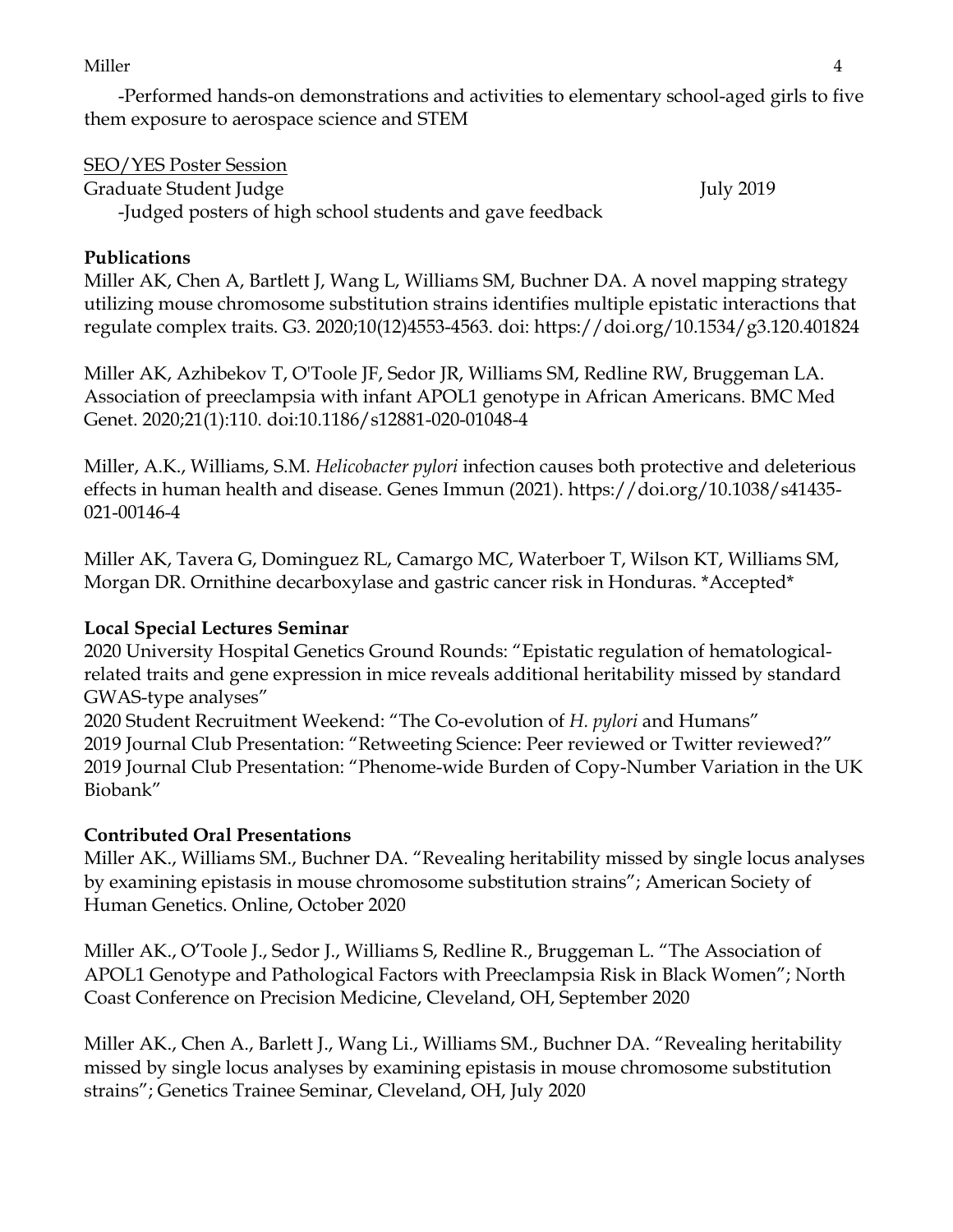Miller 5

Miller AK., Saville K. "The Effect of Hobo Transposon Excision on DNA repair in Drosophila melanogaster"; Albion Biology Symposium, Albion, MI, April 2017 & 2018

Miller AK., Saville K. "The Effect of Hobo Transposon Excision on DNA repair in Drosophila melanogaster"; Elkin Isaac Symposium, Albion, MI, April 2018

# **Contributed Poster Presentations**

Miller AK, Tavera G, Dominguez RL, Wilson KT, Williams SM, Morgan DR. Ornithine decarboxylase (*ODC1*) gene variants are associated with gastric cancer and independent of cag-a status: an opportunity for DFMO chemoprevention. Digestive Disease Week. May 2021.

Miller AK, Morgan D, Williams SM. "Driving Gastric Cancer Risk: the Association of Human Gene Variants in a Honduran High Gastric Cancer Incidence Region."; Biomedical Graduate Student Symposium. Online. November 2020

Miller AK, Morgan D, Williams SM. "Driving Gastric Cancer Risk: the Association of Human Gene Variants in a Honduran High Gastric Cancer Incidence Region."; Wellcome Trust: Exploring Human Host-Microbiome interactions in Health and Disease. Online. October 2020

Miller AK., Chen A., Barlett J., Wang Li., Williams SM., Buchner DA. "Revealing heritability missed by single locus analyses by examining epistasis in mouse chromosome substitution strains"; Genetics and Genome Science Annual Poster Session, Cleveland, OH, June 2020

Miller AK., Chen A., Barlett J., Wang Li., Williams SM., Buchner DA. "Epistatic Regulation of Hematological-related Traits and Gene Expression in Mice Reveals Additional Heritability Missed by Standard GWAS-type Analyses"; Epi Lifestyle Phoenix, Arizona, March 2020

Miller AK., O'Toole J., Sedor J., Williams S, Redline R., Bruggeman L. "The Association of APOL1 Genotype and Pathological Factors with Preeclampsia Risk in Black Women"; Biomedical Graduate Student Symposium, Cleveland, OH, October 2019

Miller AK., O'Toole J., Sedor J., Williams S, Redline R., Bruggeman L. "The Association of APOL1 Genotype and Pathological Factors with Preeclampsia Risk in Black Women"; American Society of Human Genetics Poster Session, Houston, TX, October 2019

Miller AK., O'Toole J., Sedor J., Williams S, Redline R., Bruggeman L. "The Association of APOL1 Genotype and Pathological Factors with Preeclampsia Risk in Black Women"; Genetics and Genome Science Annual Poster Session, Cleveland, OH, May 2019

Miller AK., Saville K. "The Effect of Hobo Transposon Excision on DNA repair in Drosophila melanogaster"; American Society of Biochemistry and Molecular Biology, San Diego, CA, April 2018- Travel Award Winner

Miller AK., Saville K. "The Effect of Hobo Transposon Excision on DNA repair in Drosophila melanogaster"; Elkin Isaac Symposium, Albion, MI, April 2017